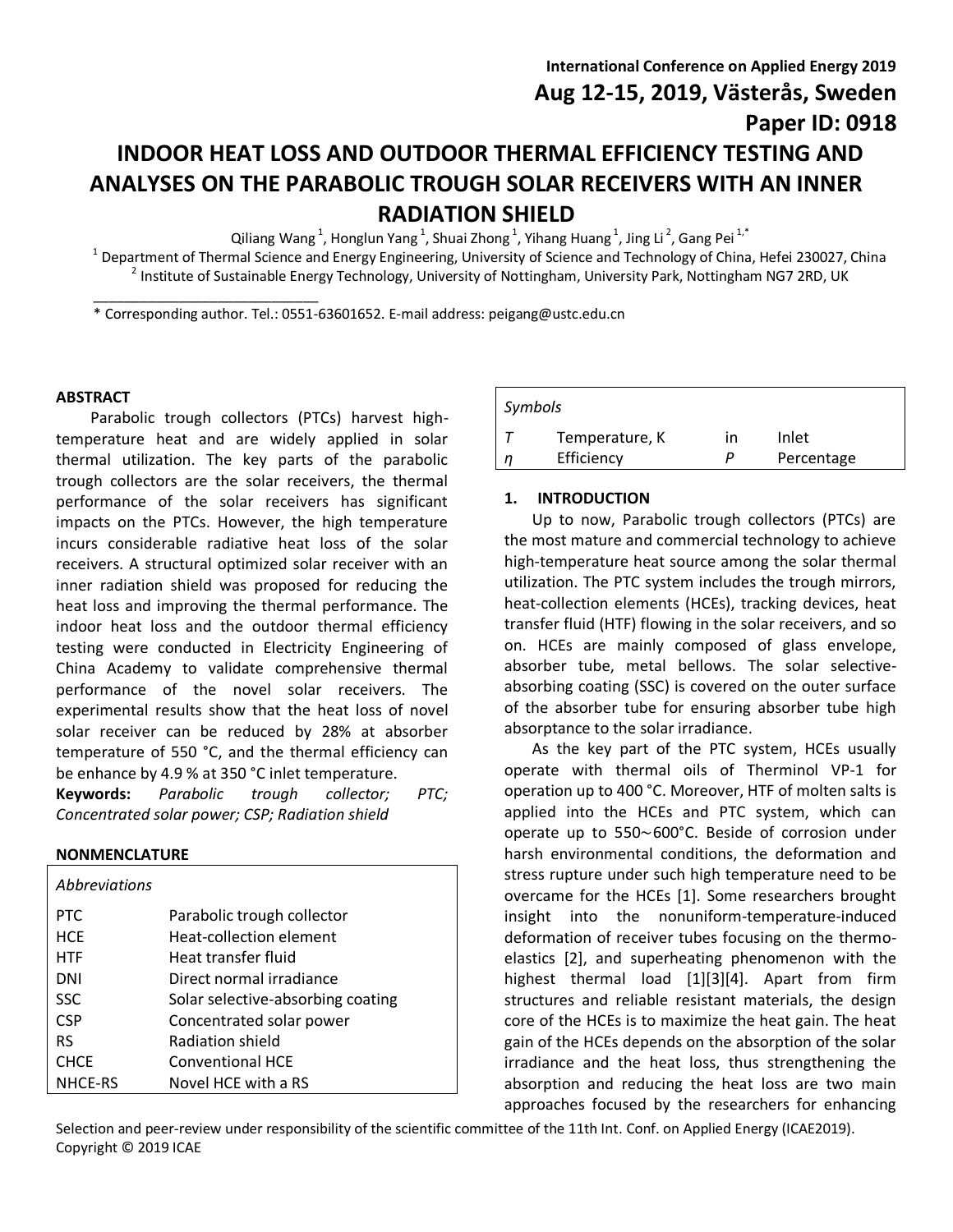the thermal performance of the HCEs. For effectively blocking heat conduction and convection from the absorber tube, the annular space between the absorber tube and glass envelope is evacuated. The glass envelope uses ultra-white glass due to its high transmittance to the solar irradiance compared with other glasses. In addition, the upper and lower surfaces of glass envelope are covered with anti-reflective coatings, which contribute to higher transmittance of the solar irradiance and enhance the glass envelope transmittance to 96%. The absorber tube is coated with SSC which has high absorptance of the solar irradiance and low emittance of the infrared radiation. The latest SSC used in the HCEs can reach absorptance of 96% and the emittance of 10% at the absorber temperature of 400 °C. And the performance enhancement of the SSC is research hotspot [5].

However, the improvement room of the SSC performance is limited, especially the emittance of the SSC. Different with the traditional optimization method of enhancing optical performance of the SSC, a novel structural optimization strategy was proposed based on the characteristics of the circumferentially uneven solar irradiance distribution in HCEs [6]. As shown in Fig. 1, the bottom half part of the HCE towards the mirrors receives high-energy density solar irradiance by the mirror concentrator (called Concentration part), but the top half part of the HCE back towards the mirrors only receives low-energy density solar irradiance without the projection of the concentrated solar rays (called Nonconcentration part). In the case of sufficiently high operating temperature in HCEs, it is noteworthy that the radiation heat from the absorber tube would exceed the absorbed solar irradiance by the absorber tube in the nonconcentrated part, this rarely discovered phenomenon demonstrates the negative net heat gain occurs in nonconcentration part, and reveals the structural imperfection appearing in the HCEs. For reducing the heat loss in nonconcentration part and thus improving the comprehensive performance in HCEs, we put forward a novel structure of radiation shield (RS), which was placed into the vacuum annular in the nonconcentration part [7]. The proposed RS could intercept much radiation heat from the absorber tube without incurring excessing solar irradiation blockage loss because of received low-energy density solar irradiance in this part. Comprehensively, the net heat gain of the absorber tube in the nonconcentration part could be positively improved after the structural optimization of adding RS.



Fig 1 a novel HCE with an inner radiation shield

## **2. EXPERIMENTAL SETUP AND METHOD**

# *2.1 Heat-collection elements*

The specifications of conventional and novel heatcollection elements (CHCEs and NHCEs) are shown in Table 1, they were trail-manufactured by the TRX Solar technology Co. Ltd as exhibited in Fig 2.

|                  | Material<br>Dimension |                        |  |
|------------------|-----------------------|------------------------|--|
| Length           |                       | 4060 mm                |  |
| Glass envelope   |                       | Outer diameter: 125 mm |  |
|                  | Borosilicate glass    | Thickness: 2.5 mm      |  |
| Absorber tube    | stainless steel (SS   | Outer diameter: 70 mm  |  |
|                  | 321)                  | Thickness: 3 mm        |  |
| Radiation shield |                       | Diameter: 80 mm        |  |
| (NHCE)           | Aluminum sheet        | Angle: 120°            |  |



Fig 2 Trial-manufactured, (a) conventional HCE, and (b) novel HCE with a radiation shield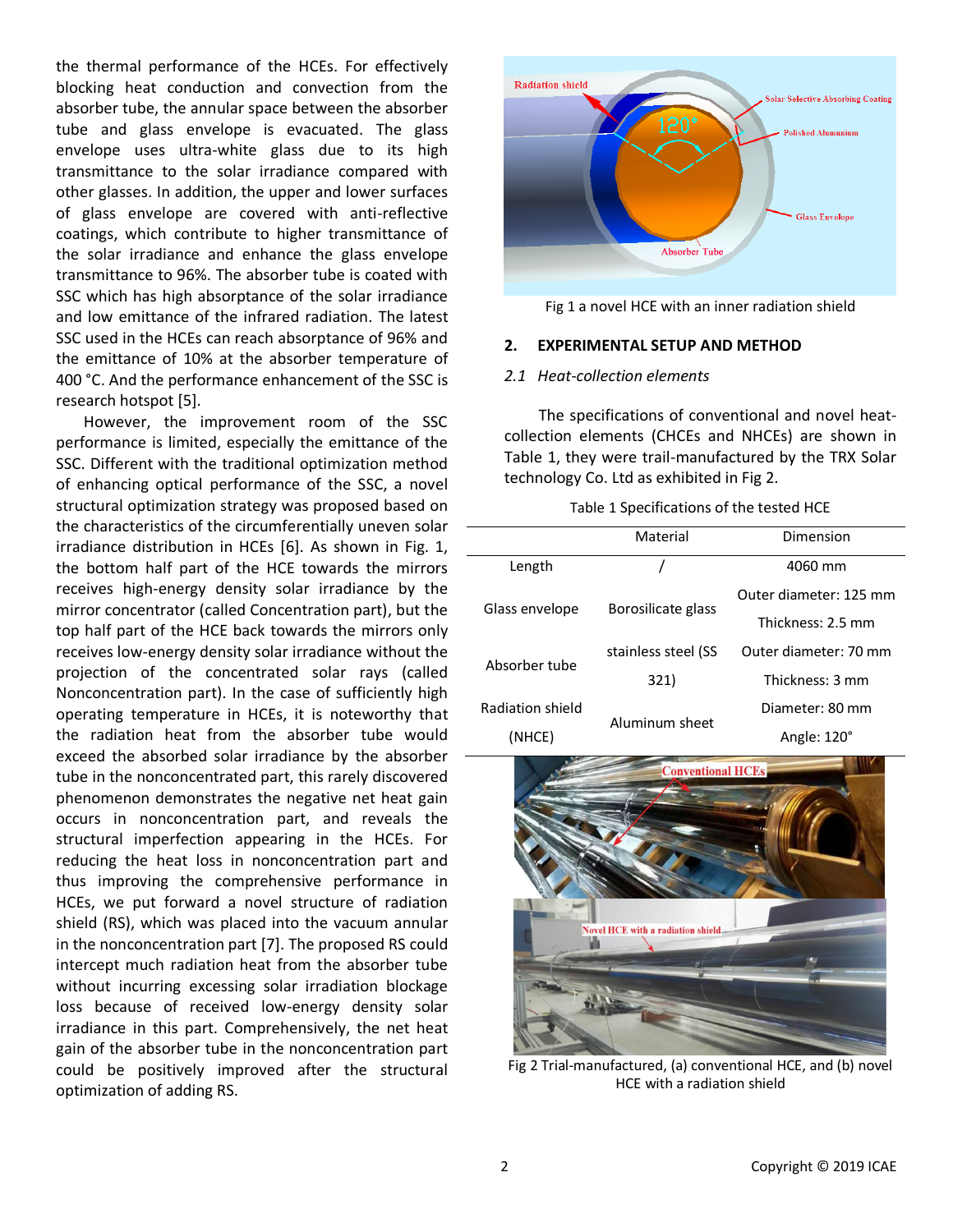#### *2.2 Indoor and outdoor experimental setups*

As exhibited in Fig 3 and Fig 4, the NHCE with a radiation shield (NHCE-RS) was tested in indoor heat loss platform and outdoor thermal efficiency platform, respectively. Indoor heat loss testing employed the heat balance method by the utilization of the heaters for creating the expected absorber temperatures. Outdoor thermal efficiency testing platform possesses high tracking precision due to its two-axis tracking mode.



Fig 3 Indoor heat loss testing platform



Fig 4 Outdoor thermal efficiency testing platform

 In indoor testing process, the absorber temperatures were heated from 200 to 550 °C with the interval of about 50 °C, the heat loss of the HCE can be calculated by the monitored powers of the heaters. In outdoor testing process, the inlet temperature of the tested PTC system is preheated to a certain temperature approximately from 200 to 370 °C, and then fluid flow rate, inlet temperature and outdoor temperature were monitored, the thermal efficiency of the PTC system can be achieved. It is noticeable that the experimental data is considered to be valid in indoor and outdoor testing processes once the quasistatic process remains 15 mins.

#### **3. RESULTS AND DISCUSSIONS**

#### *3.1 Indoor heat loss*

In the case of the ambient temperature of 295 K, the heat losses of the CHCE and NHCE-RS were tested and exhibited in Fig 5. The heat loss of the NHCE-RS is lower than that of the CHCE, and the former is much obviously lower than the latter with the high absorber temperature. It demonstrates that the radiation shield plays key role in reducing the heat loss of HCE, and NHCE-RS achieves superior thermal performance compared with the CHCE.



With increasing absorber temperature, the percentage of the heat loss reduction in NHCE-RS compared with CHCE is enhanced. The reason for this is because the radiation heat from the absorber tube is much higher at higher absorber temperature, correspondingly, much radiation heat loss can be blocked by the radiation shield, thereby the NHCE-RS has lower heat loss. When the absorber temperature reaches 550 °C, the heat loss of the NHCE-RS can be effectively reduced by 28.0 %, as shown in Fig 6.